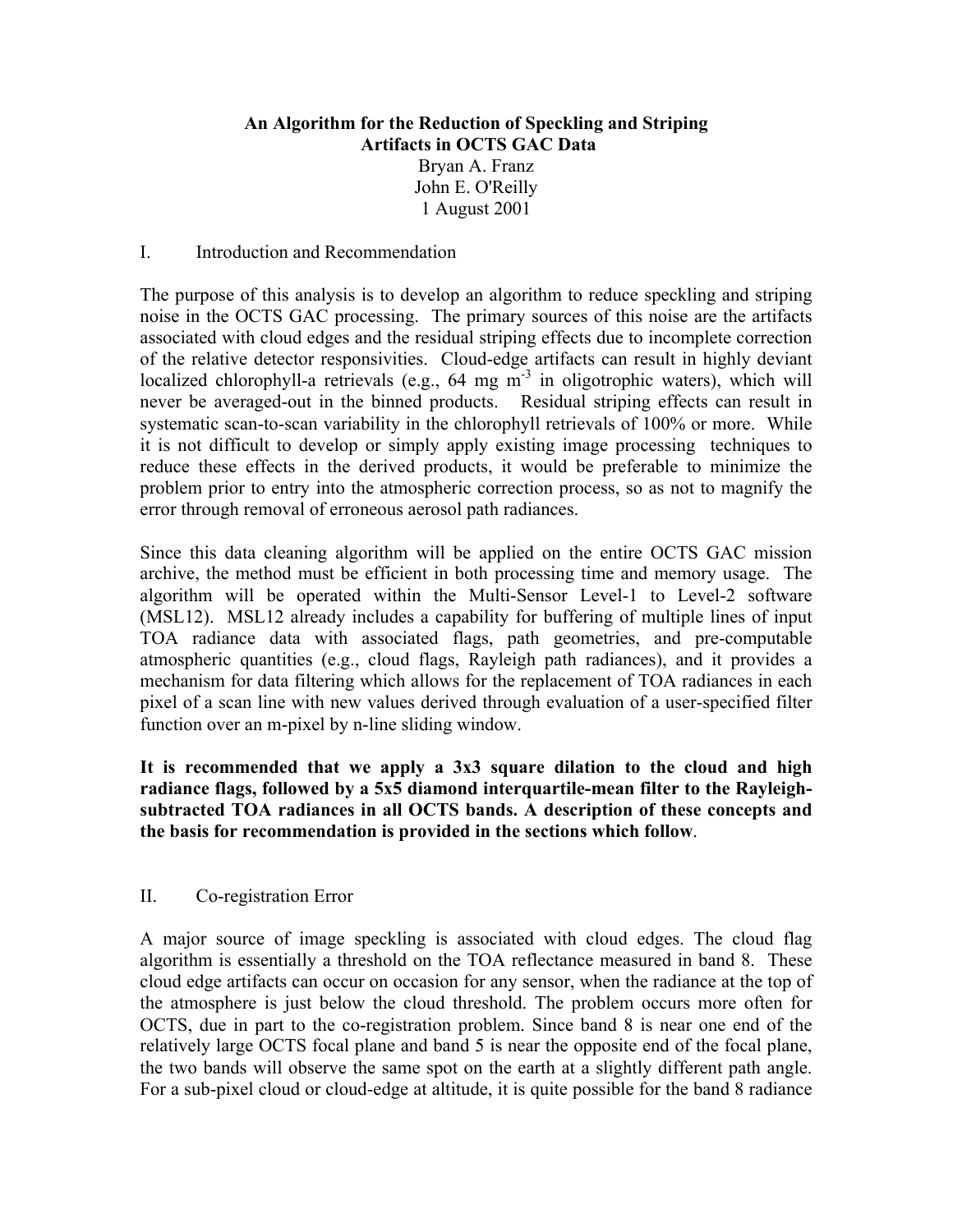to be contaminated in one pixel, while band 5 is contaminated by the same cloud, but in a neighboring pixel. One solution to this problem is to dilate the cloud mask such that, wherever a pixel is identified as a cloud in band 8, the 8 neighboring pixels are also flagged as clouds. Unfortunately, since we are working with GAC data which has been sub-sampled from the full resolution by every 6th pixel and every 5th line, it is still possible to have cloud contamination in the visible bands which is never observed in the band 8 GAC samples. However, as shown in Figure 1, the dilation removes the majority of cloud-edge artifacts.

It is also suggested that we dilate the high radiance flag. For OCTS processing within MSL12, the high radiance flag is only set when one or more bands is saturated. In general, this should only occur over thick clouds and some land masses. It is possible that some of the deviant radiances are due to straylight effects, so this is just an added precaution to avoid the most extreme light levels.

The dilation approach is a very conservative scheme which will result in a significant reduction in the number of valid pixels available for higher-level processing. In many cases, these lost pixels may be perfectly valid. One alternative approach is to use a statistical measure, such as a spatial median filter, to reject outliers in each band. Such an approach will generally work, except in cases where there is so much variability that a nominal data range can not be determined statistically. The median filter is ideal for removing occasional cloud-edge artifacts, such as those in Figure 1b, and it will be discussed further in the next section.

Perhaps the best approach to address the effects of misregistration around clouds would be to develop a multi-band cloud detection algorithm, or to use a test of spatial variability as an additional cloud flagging criterion. These ideas could be pursued in a future refinement of the OCTS GAC processing.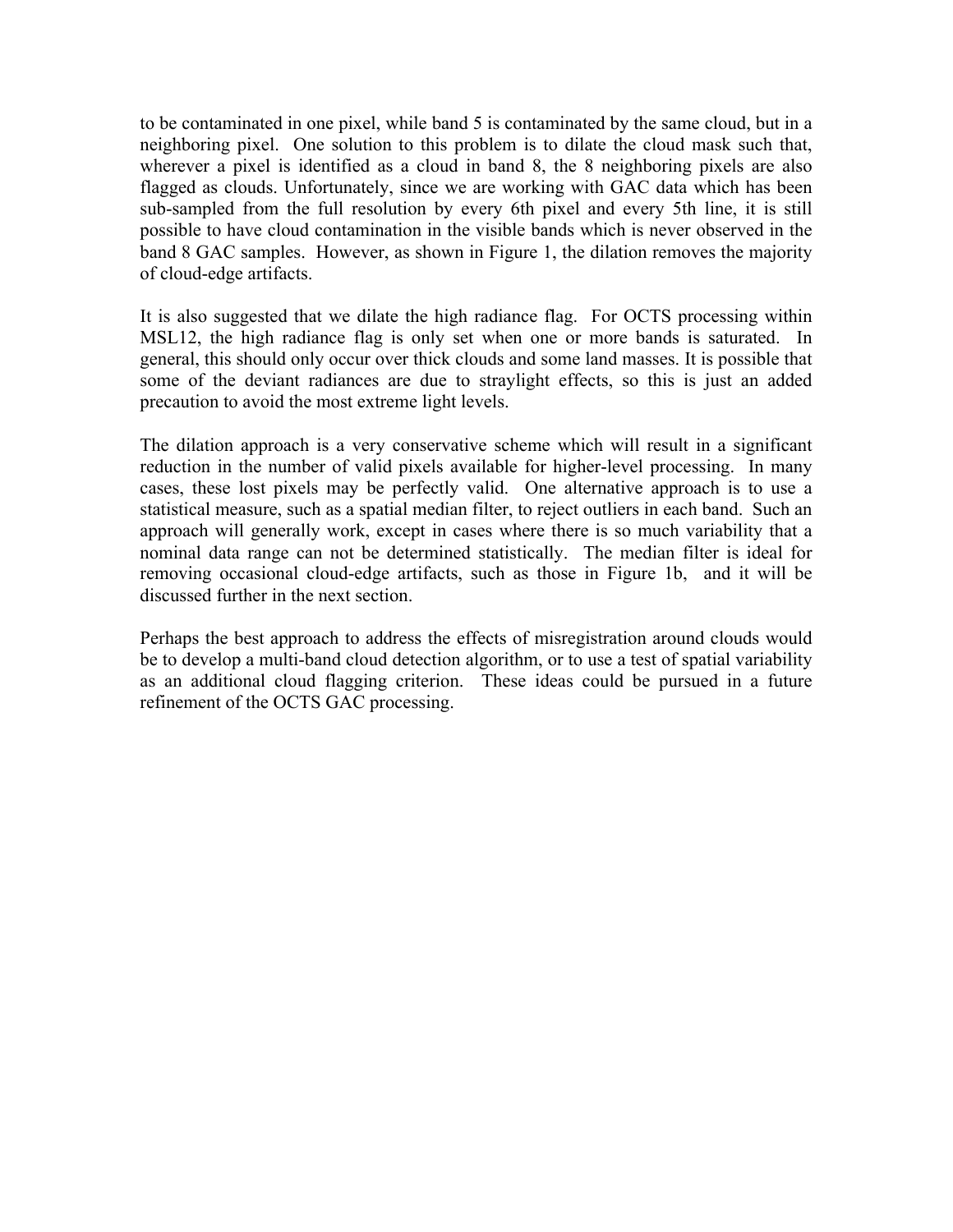Figure 1: Chlorophyll-a concentration, before and after cloud flag dilation.



a. Original image

0.01 Chl-a  $(\text{mg m}^{-3})$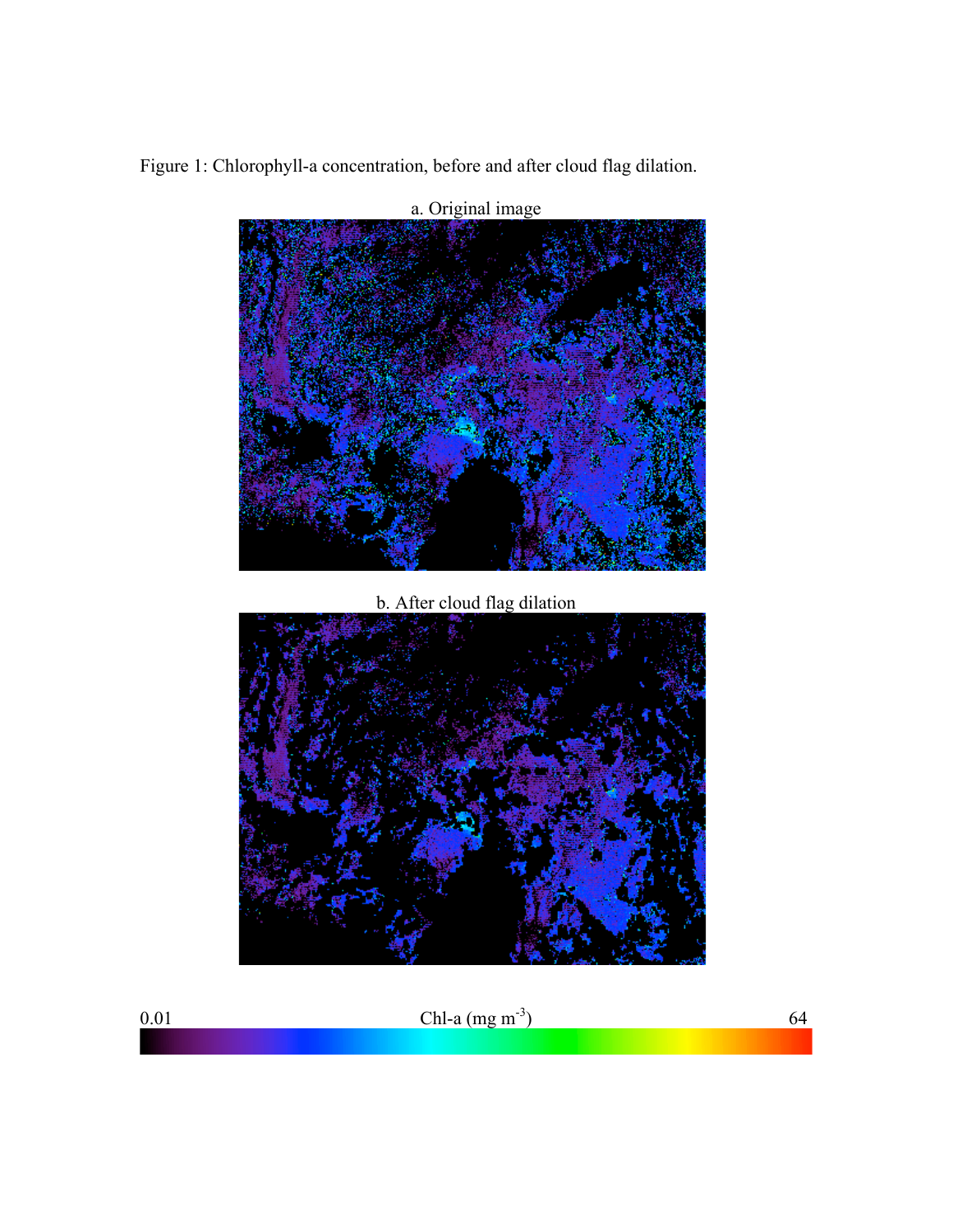# III. Residual Striping and Speckling

In the image of Figure 1b, it is still possible to find some highly deviant, single-pixel chlorophyll-a retrievals. A simple scheme to remove these artifacts would be to apply a median filter over the chlorophyll field, replacing each pixel value with the median in a 3-pixel by 3-line box, centered on that pixel. However, we would probably have to do the same for the K490 field, the aerosol optical thicknesses, and any other derived quantities of interest. Instead, it would be preferable to correct the problem in the top-ofatmosphere (TOA) radiances. Fixing the TOA radiances will also serve to stabilize the atmospheric correction process, which might otherwise be confused into selecting erroneous aerosol models or deriving anomalous aerosol concentrations, thereby magnifying the problem.

Horizontal striping is also evident in Figure 1b. The striping arises from the fact that each OCTS band is divided into ten individual detectors, and each detector has a slightly different responsivity. The effect is to produce a systematic, line-to-line variation in the TOA radiances. The instrument calibration includes a correction for relative detector response which largely removes this variability, however, the correction is imperfect and residual horizontal striping remains.

The characteristics of the striping in the GAC data are modified by the co-registration process and the GAC sub-sampling process. The GAC data is actually 0.85-km LAC data which has been sub-sampled by every 6th pixel and every 5th line. In the absence of co-registration, this would imply that the same pair of detectors is selected for every two lines, and thus we would expect to see a systematic difference in the TOA radiances between the odd-numbered lines and the even-numbered lines. However, the coregistration process reorganizes the detector samples such that, along any line of Level-1A data, the actual detector number will change periodically. The end result is that areas within the GAC scene will be represented by a constant detector pair, but that detector pair will change periodically as we move across the scan and along the swath. Thus, depending on the relative gain error between a detector pair and the influence of a given band on a particular retrieved field, we can expect to see regions of odd-even striping within the final Level-2 products.

To remove both the residual striping effects and the single-pixel artifacts, we have tested a variety of median filters which modify the TOA radiances. The median is used rather than the mean, as it provides a simple and systematic approach to avoiding highly deviant values. The filtering mechanism within MSL12 provides an m-pixel by n-line sliding window, within which we can make any variety of computations and replace the central pixel TOA radiance or other pre-computed quantities (e.g., flags) as needed to ensure a smooth field or to eliminate highly deviant values. We can use this framework to replace the TOA radiance in each pixel of each band with the median TOA radiance over an m x n window, centered on that pixel. However, it would be better to refine this slightly by first reducing the TOA radiance  $(L_t)$  by the Rayleigh path radiance  $(L_t)$ , to minimize systematic spatial variability that might skew the median. The new TOA radiance,  $L_t$ ', can then be computed as: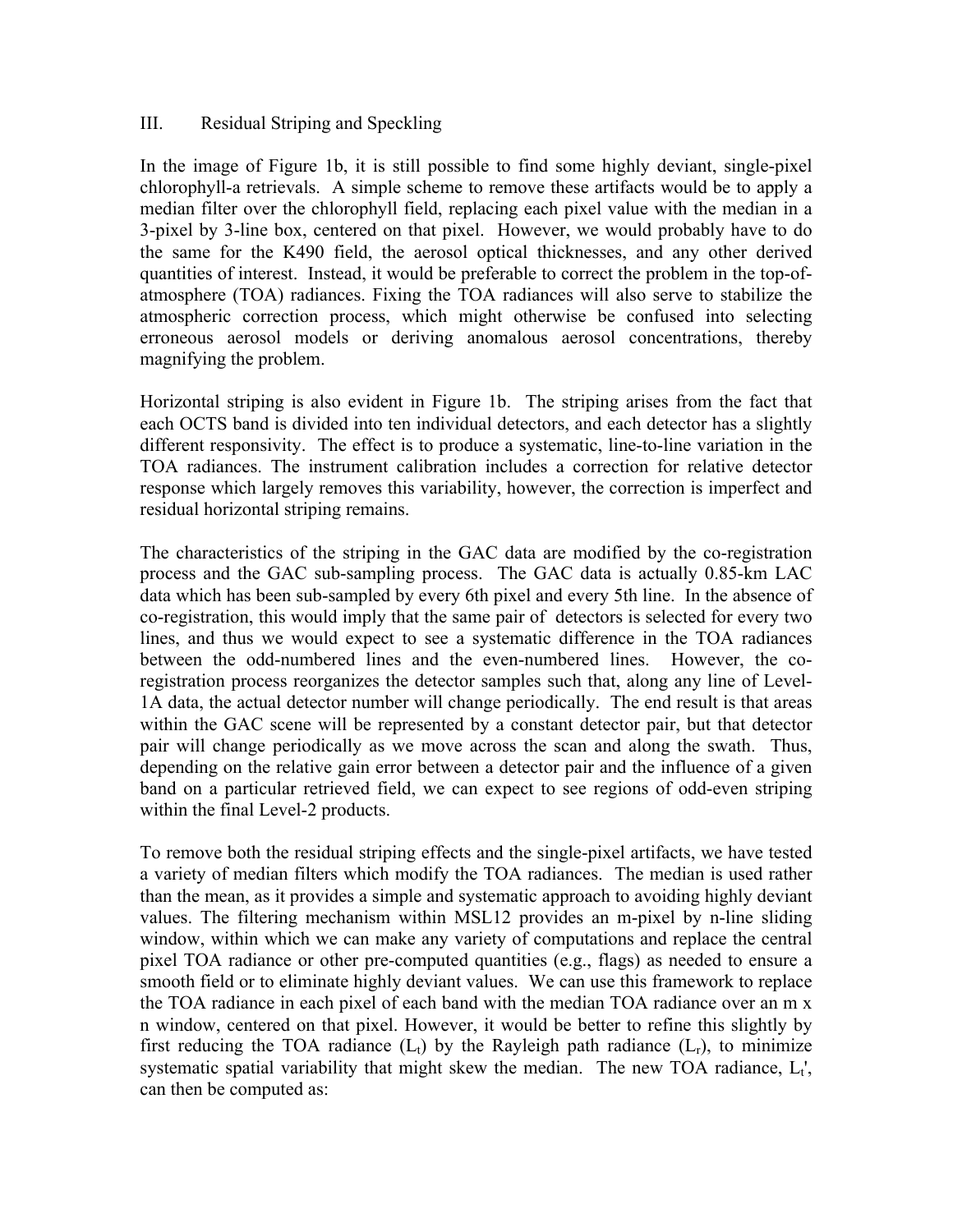## $Lt' = Lr + \text{median}(L_t - L_r)_{\text{max}}$

At this point, it has not been suggested as to what the window size should be. If the window is too small, we will not have a sufficient sample size to establish a nominal value, and thus we will not be able to avoid deviant values. If the window size is too large, we might be combining signals from regions of differing bio-optical populations and effectively reducing resolution in the Level-2 products. In deciding the window size, we must also consider that the number of available samples will be reduced by clouds, glint, land, and other masking conditions which we do not want to include in the median. To maintain statistical validity, we should fail any pixels for which the filter window is not at least 50% filled with unmasked observations. This has the effect of slightly dilating the masking conditions, and that dilation will increase with the filter window size.

Figure 2 shows a 4-to-1 zoomed region of a Level-2 GAC chlorophyll-a field where significant striping artifacts and single-pixel deviations are evident. The chlorophyll range of the image has been stretched between 0.0 and 0.2 mg/m<sup>3</sup> to better show these problems. The associated plot of Figure 2 provides a vertical slice through the image, indicating line-to-line variations of as much as 100% in these low chlorophyll waters. Figure 3 shows the same image after application of a 3x3 median filter on the Rayleighsubtracted TOA radiances in all bands. The simple 3x3 median does a good job of removing the anomalous single-pixel values, but the residual striping is only partially corrected.

By careful inspection of Figure 3, and comparison with Figure 2, it can be seen that the position of the high-valued stripes and low-valued stripes has been shifted by one line. This effect is easily explained by the weighting characteristics of a square 3x3 median filter. Consider a radiance field of minimal natural variability or sensor noise, but with alternating lines of high and low values. If we center our filter window on one of the high-valued stripes, we will compute the median for a dataset of 6 low values and 3 high values, which will cause us to replace the high-valued center pixel with a low value.

To make the median filter more effective at removing alternating striping artifacts, we need to modify the approach to give more equality to the weighting of odd and even lines. This can be achieved by introducing the concept of a filter window kernel, which indicates which pixels within the window will be considered in computing, in this case, the median. Consider these two examples of a 5x5 filtering window, where the value of 1 indicates that the pixel at that location will contribute to the median:

| Square 5x5 |           |  |  |  | Diamond 5x5         |  |  |  |  |
|------------|-----------|--|--|--|---------------------|--|--|--|--|
|            | 1 1 1 1 1 |  |  |  | $0 \t0 \t1 \t0 \t0$ |  |  |  |  |
|            | 1 1 1 1 1 |  |  |  | $0 \t1 \t1 \t0$     |  |  |  |  |
|            | 1 1 1 1 1 |  |  |  | 1 1 1 1 1           |  |  |  |  |
|            | 1 1 1 1 1 |  |  |  | $0 \t1 \t1 \t0$     |  |  |  |  |
|            | 1 1 1 1 1 |  |  |  | $0 \t0 \t1 \t0 \t0$ |  |  |  |  |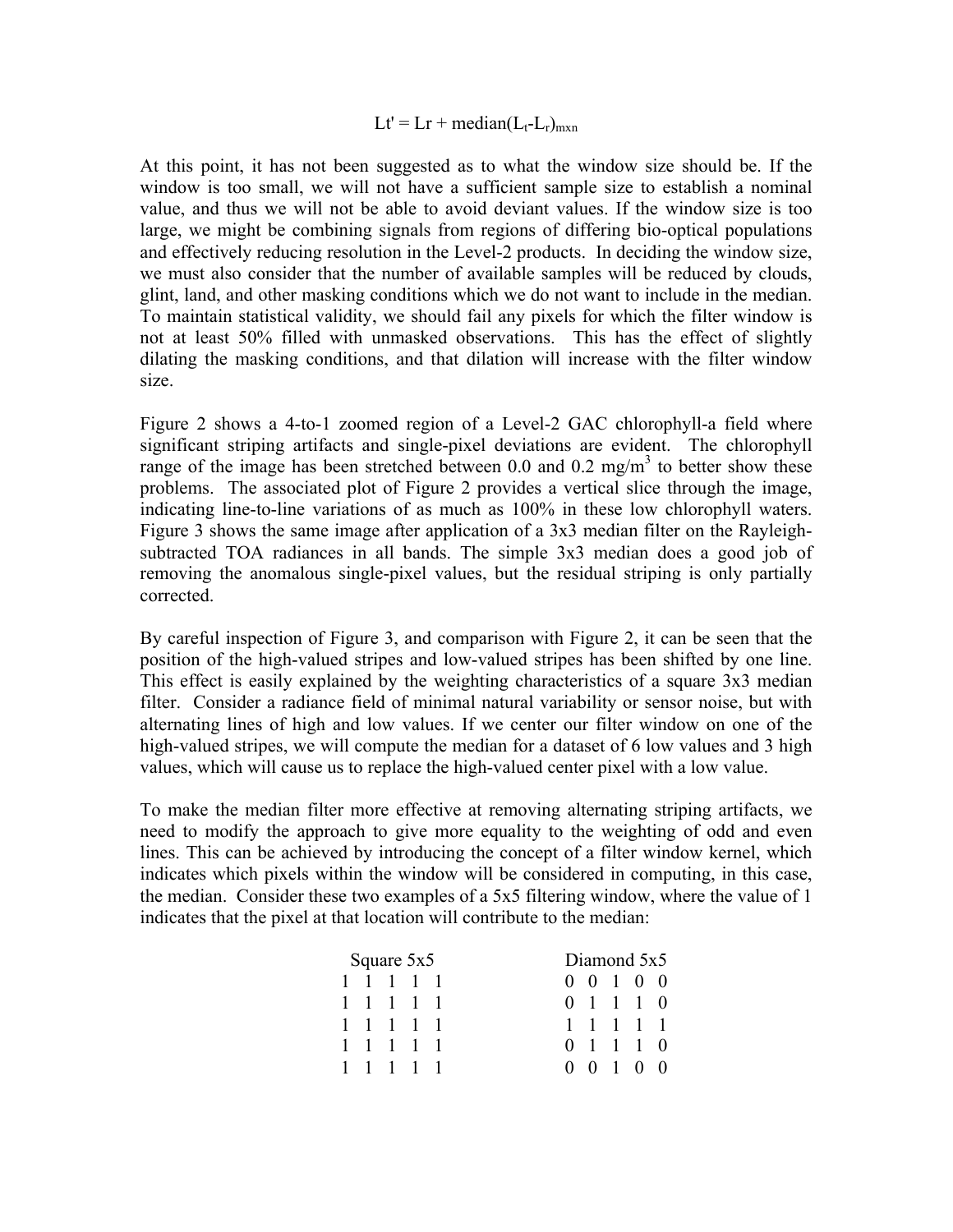For a pixel centered on a high-valued line, the square 5x5 filter would compute the median over 15 high values and 10 low values. So, in the absence of random noise or natural structure, the square kernel would actually have no effect, as it would strongly favor the high values when centered on a high-valued pixel, and visa versa. Under the same conditions, the diamond kernel would provide 7 high values and 6 low values to the median computation, so the 5x5 diamond kernel would also favor the high values when centered on a high-valued pixel, but the ratio of highs to lows would be much closer to unity. Thus, the diamond filter will be more sensitive to the natural variability then will the 5x5 square kernel. In fact, Figure 4 illustrates that the high-to-low ratio achieved by a 5x5 diamond filter is equivalent to that of a much larger 13x13 square filter window. It should also be noted that, for the diamond kernel, only about 50% of the pixels within the window contribute to the median, so the effects of mask dilation and resolution degradation are reduced relative to the equivalent square filter.

The relative effect of the square and diamond window kernels can be seen by comparison of the chlorophyll-a images in Figures 5 and 6. Figure 5 shows the result of applying a 5x5 square filter to the Rayleigh-subtracted TOA radiances. The striping has been further reduced relative to the 3x3 square filter, but the artifacts are still clearly evident. In Figure 6, the 5x5 diamond filter has been applied, and we begin to see much more natural variability in the chlorophyll-a retrievals. There is still some evidence of striping artifacts in the 5x5 diamond-filtered data, but the visual effect has largely been removed relative to the square-filtered data, and a higher effective resolution has been maintained. However, the median actually just rearranges the stripes to make the error less coherent. This effect is quite evident in the region running vertically, just left of center in Figures 5 and 6, where the stripes have been transformed into a checkered pattern.

At this point we have only considered median filtering, primarily because the median is resistant to highly deviant values within the filtering window. It could be argued that the mean is a more appropriate measure for determining the "true" value when working with striped data, since we have know way to know whether the higher-valued stripe or the lower-valued stripe is closer to reality. Thus, we might consider taking the average over odd and even scans. Figure 7 shows the effect on chlorophyll retrievals of applying a 5x5 diamond mean filter to the Rayleigh-subtracted TOA radiances of the scene from Figure 2. The checkered pattern has now been mitigated, but the resulting image illustrates a major problem with simple averaging, as all spatial variability, natural or sensor-induced, has been reduced. The effect is to blur the image. In addition, some of the single-pixel high values from Figure 2, such as those near the left edge of the image, have now been spread over multiple pixels.

The blurring effect of the averaging filter can be minimized by reducing the number of pixels which contribute to the mean. To retain the outlier resistant benefits of the median filter and reduce the blurring effect, we could consider a multiple-pass approach in which we first median filter the data and then apply a smaller averaging filter to the result. An alternative approach which can be operated in a single pass is to compute the average of the inter-quartile range. This has the benefit of avoiding the highest and lowest values in the population, while averaging over any striping artifacts. Figure 8 shows the effect on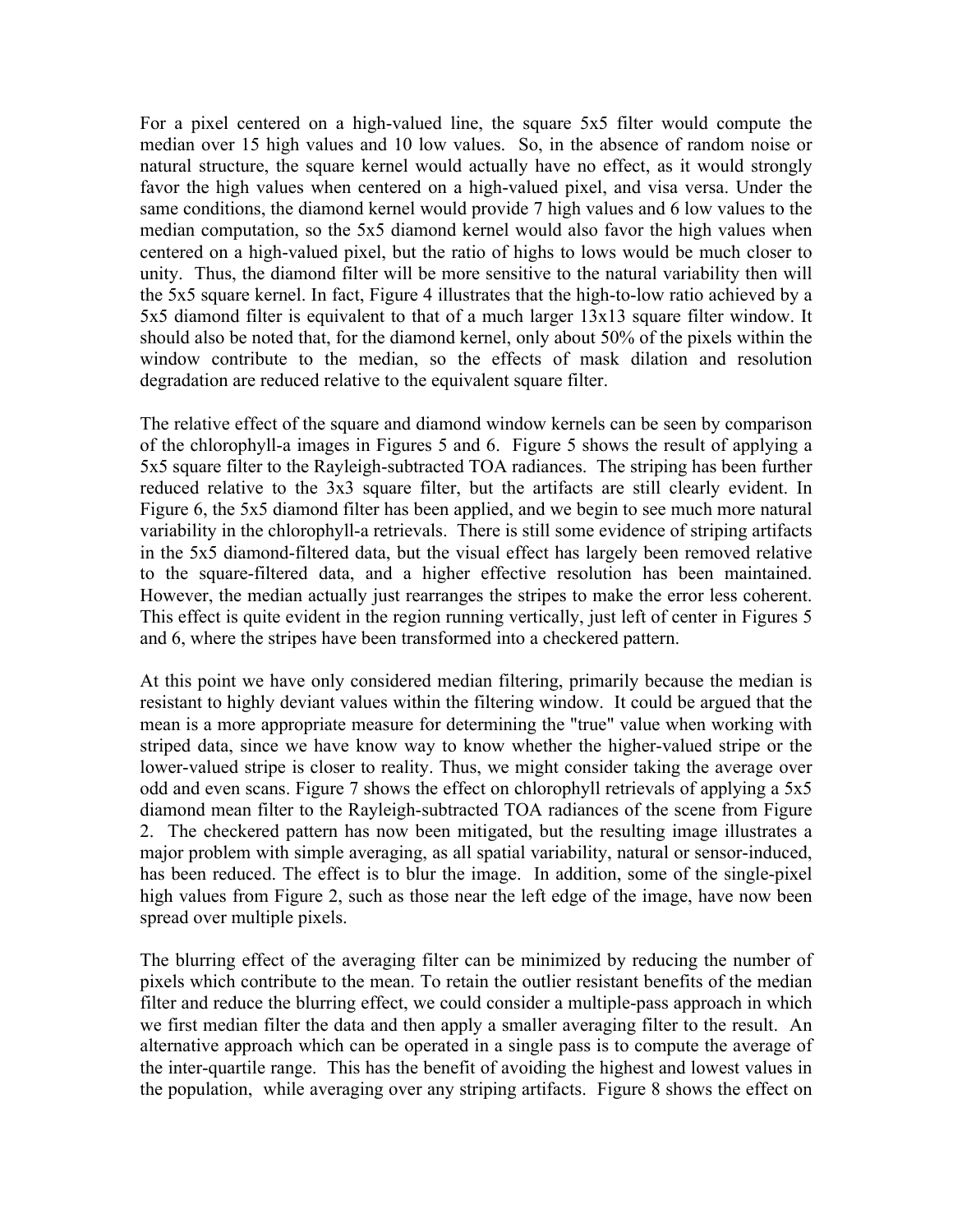chlorophyll of applying a 5x5-diamond inter-quartile-mean filter to the Rayleighsubtracted TOA radiances. The resulting image shows minimal striping artifacts and no obviously deviant pixels. Furthermore, the dynamic range of the apparent natural variability retained by the inter-quartile mean is similar to that of Figure 6, the 5x5 diamond median.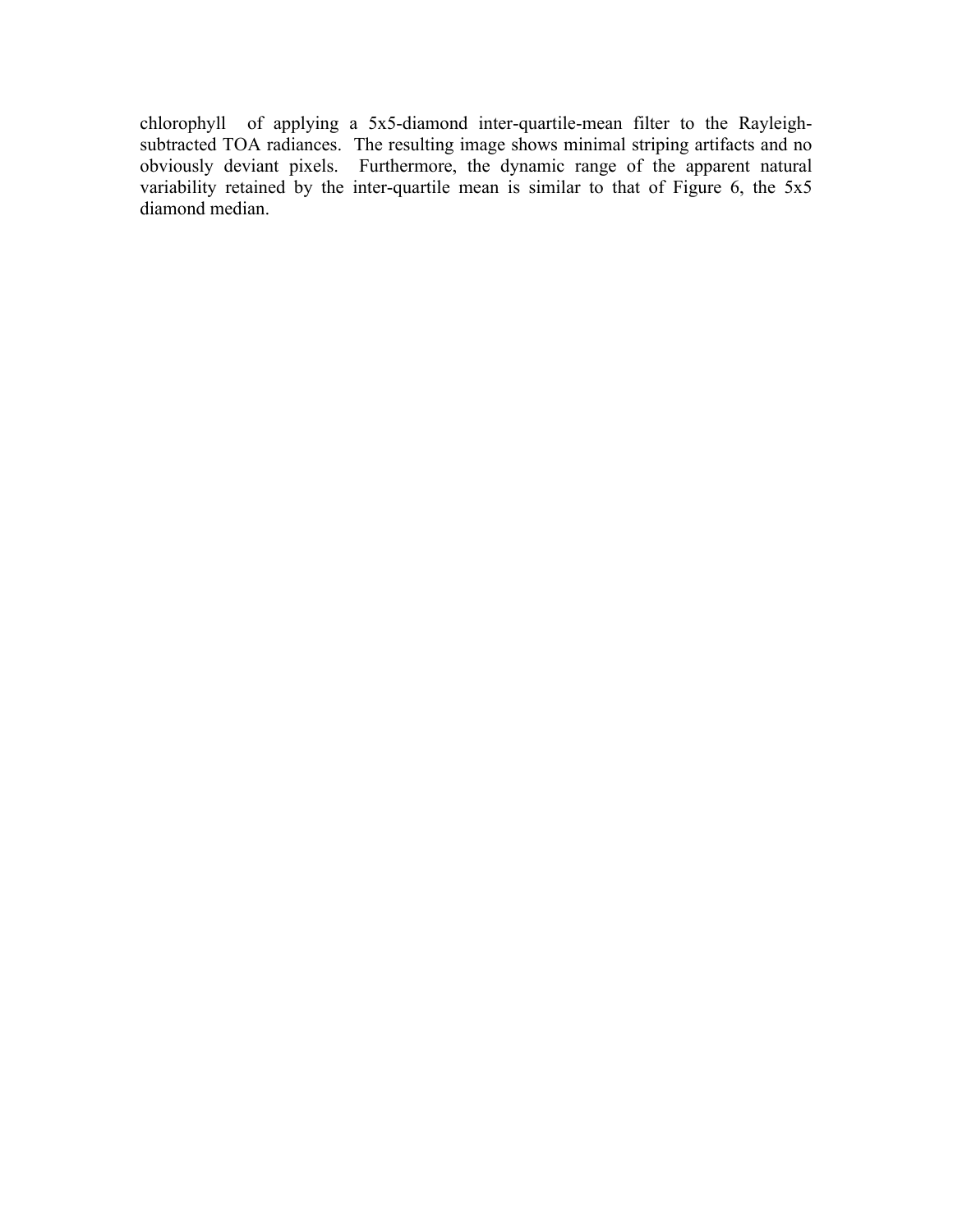

Figure 2: OCTS GAC chlorophyll-a, no filtering applied.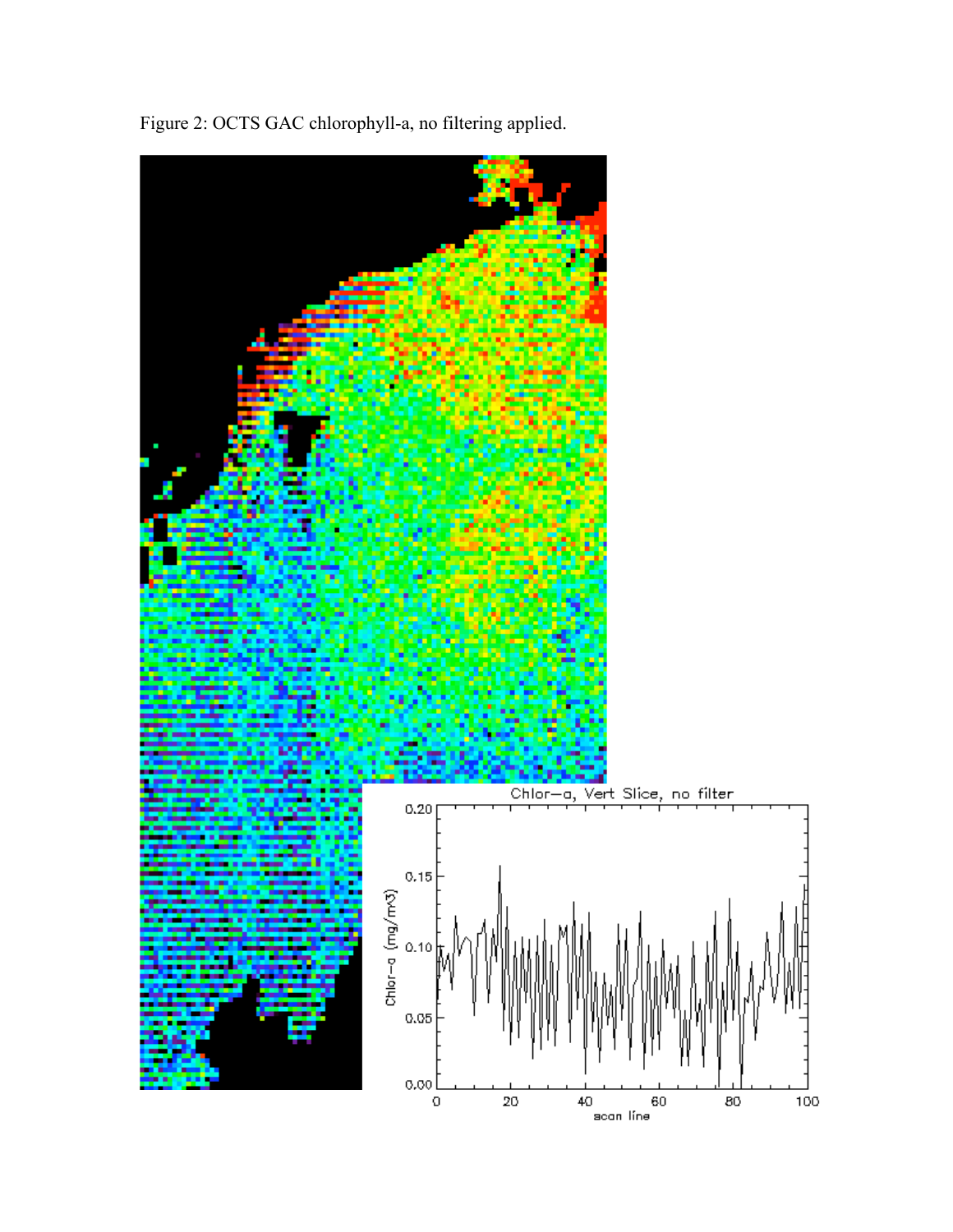

Figure 3: OCTS GAC chlorophyll-a, 3x3 square median filter applied.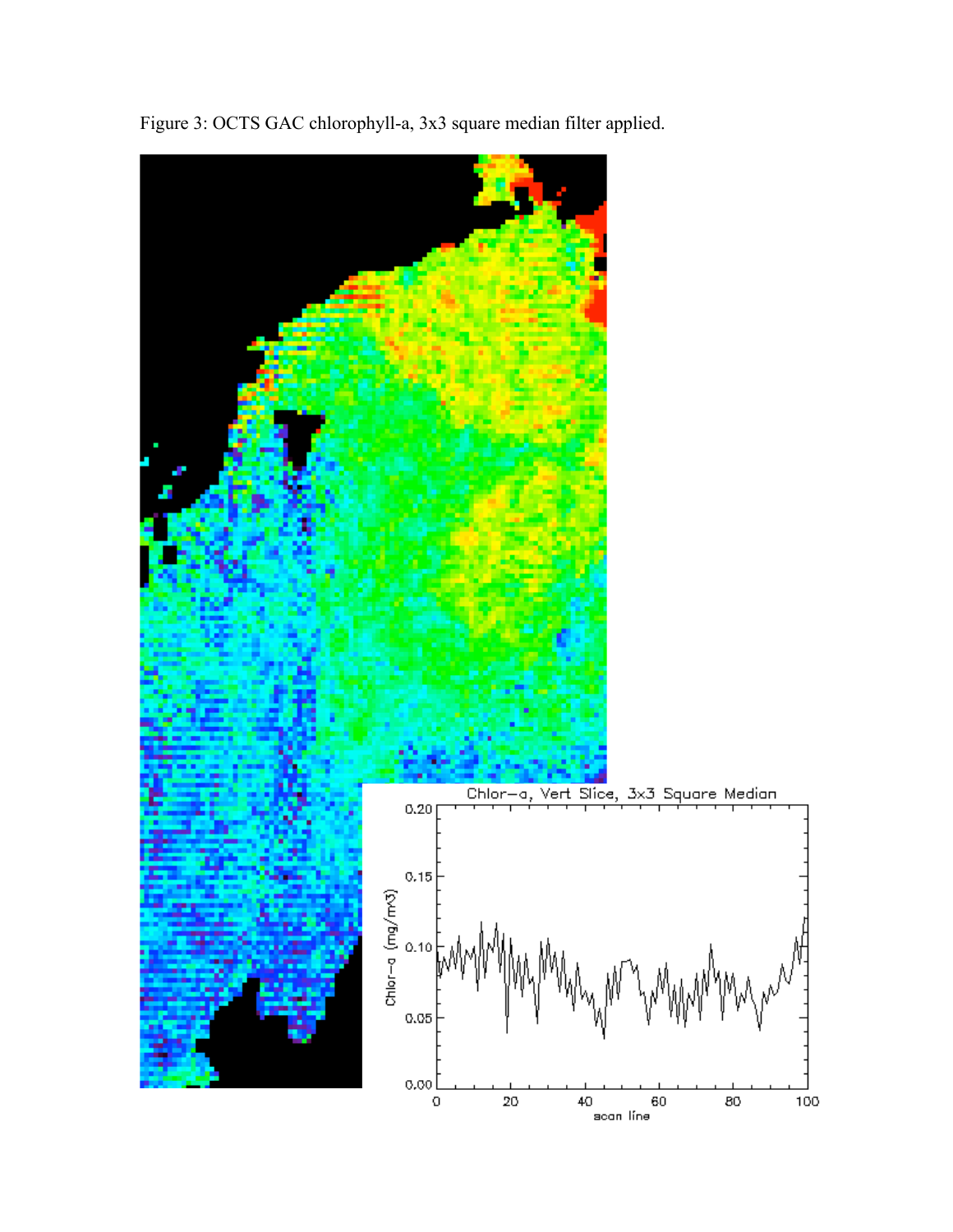

Figure 4: Comparison of high-to-low ratio for square and diamond filter kernels.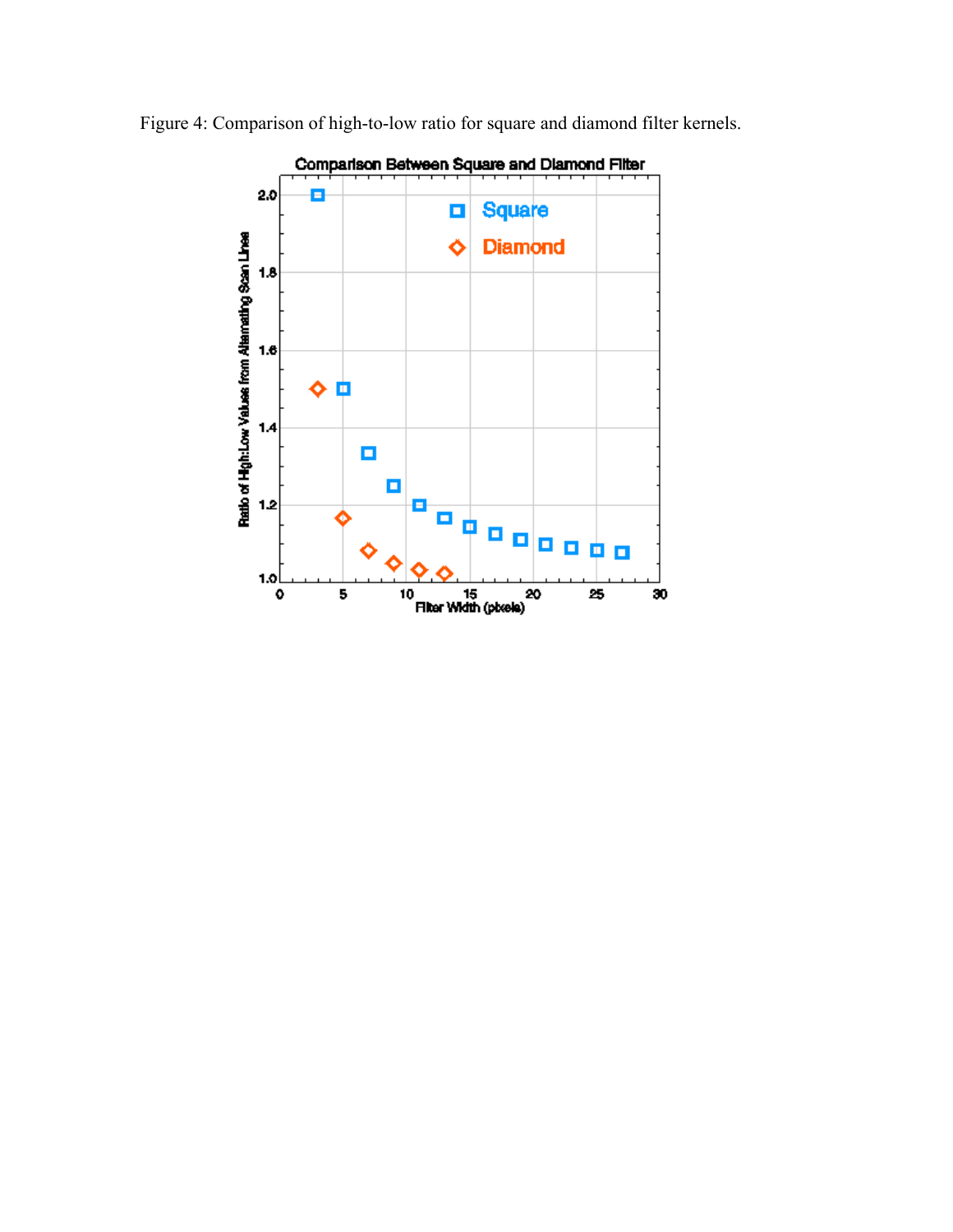

Figure 5: OCTS GAC chlorophyll-a, 5x5 square median filter applied.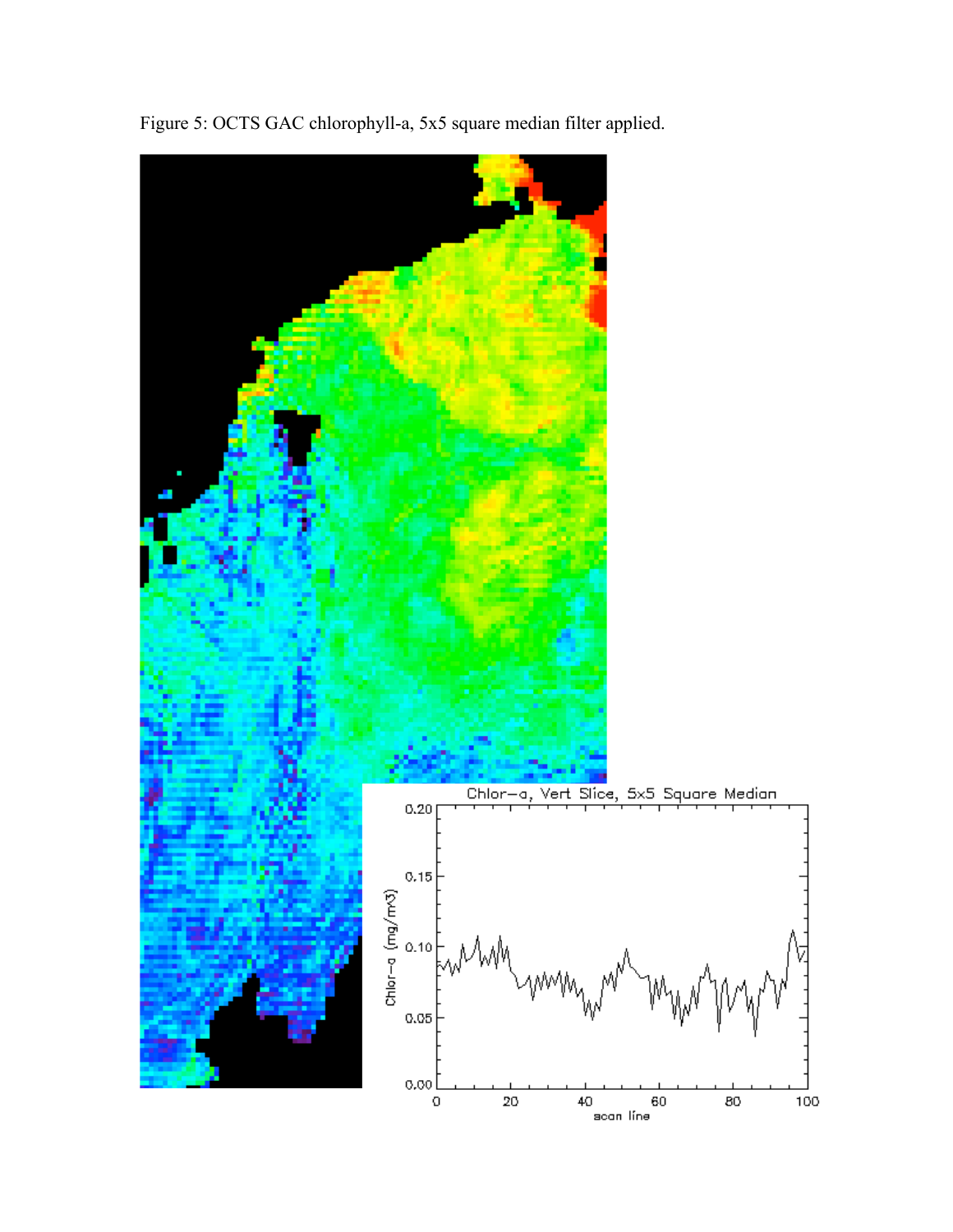

Figure 6: OCTS GAC chlorophyll-a, 5x5 diamond median filter applied.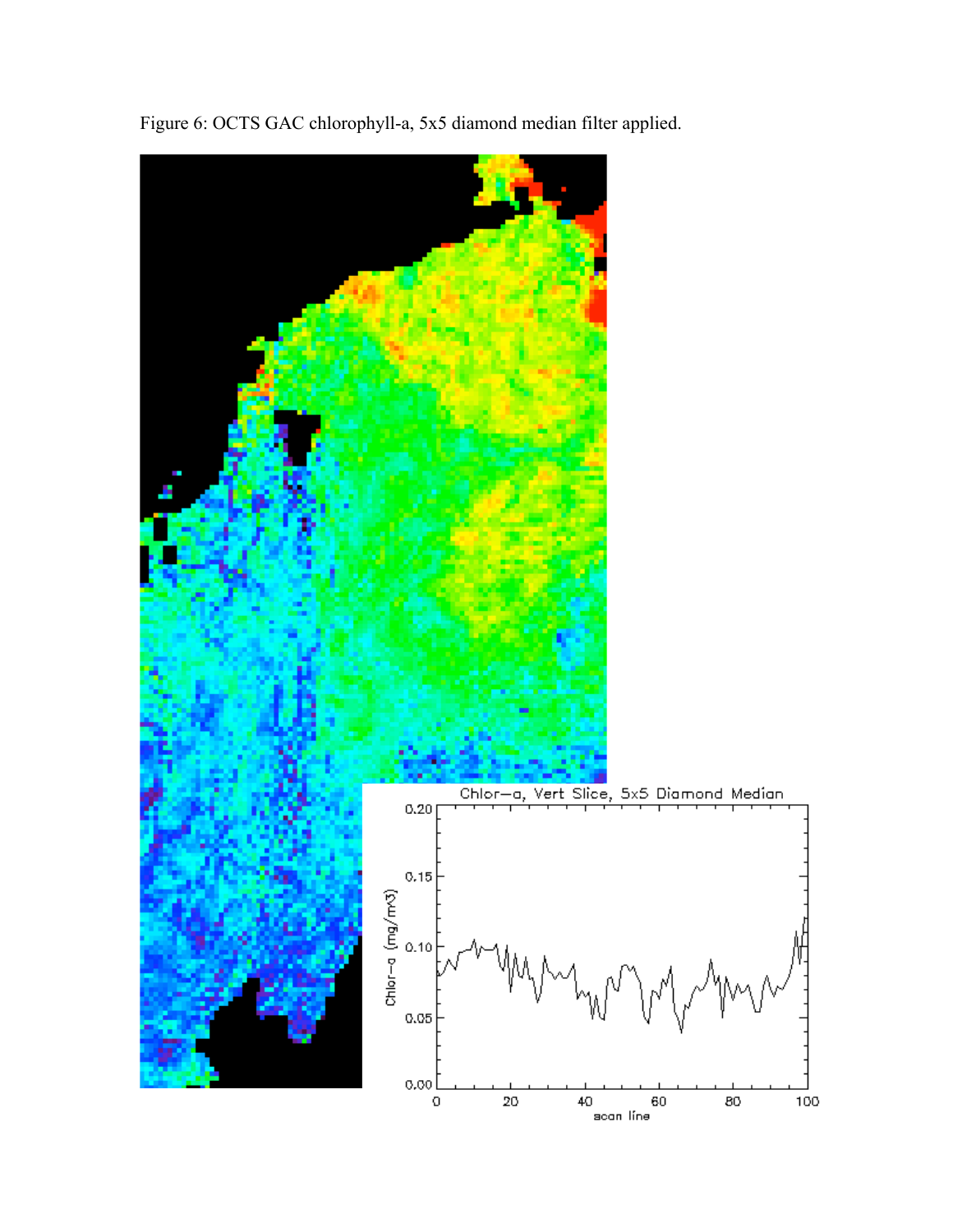

Figure 7: OCTS GAC chlorophyll-a, 5x5 diamond mean filter applied.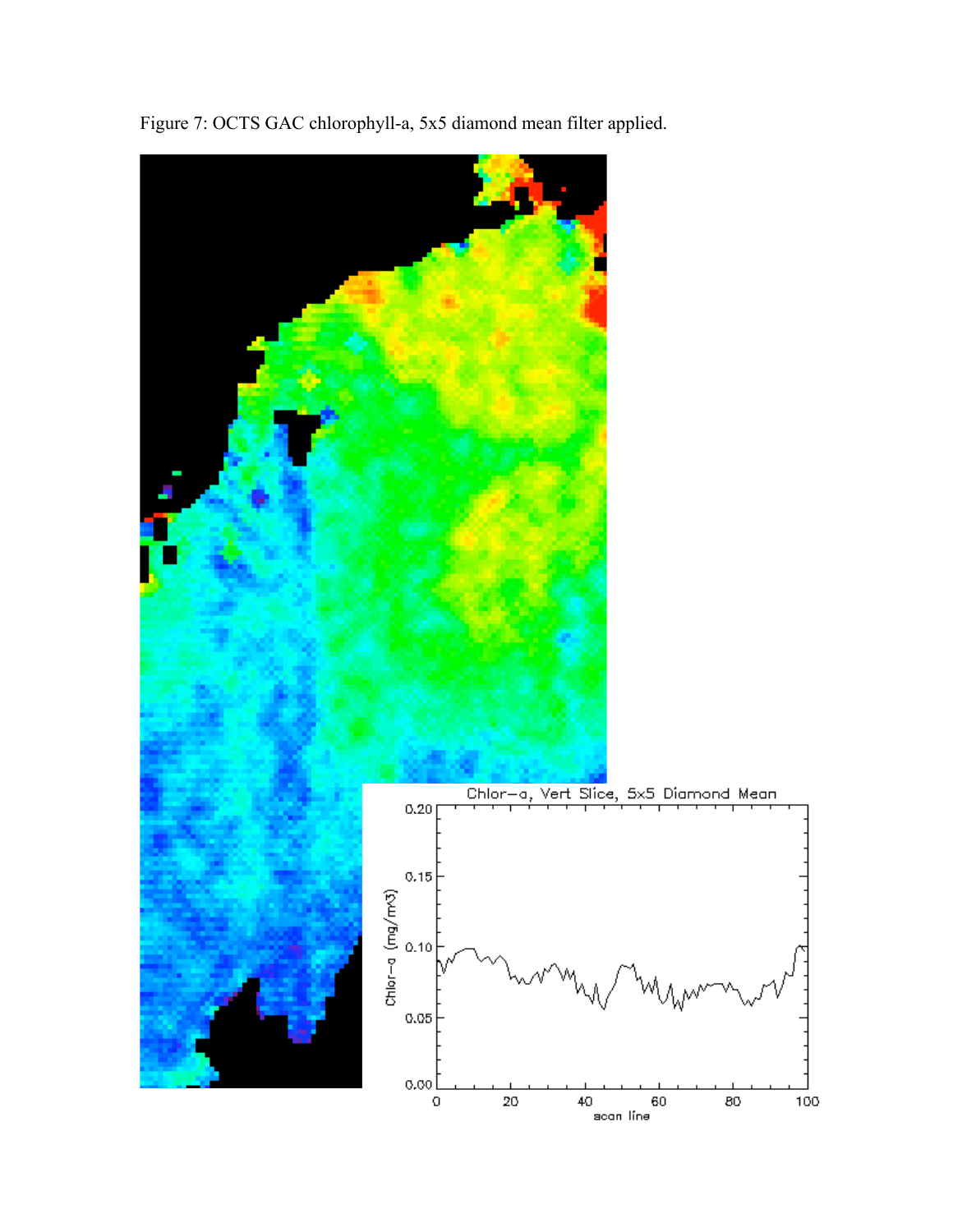

Figure 8: OCTS GAC chlorophyll-a, 5x5 diamond inter-quartile mean filter applied.